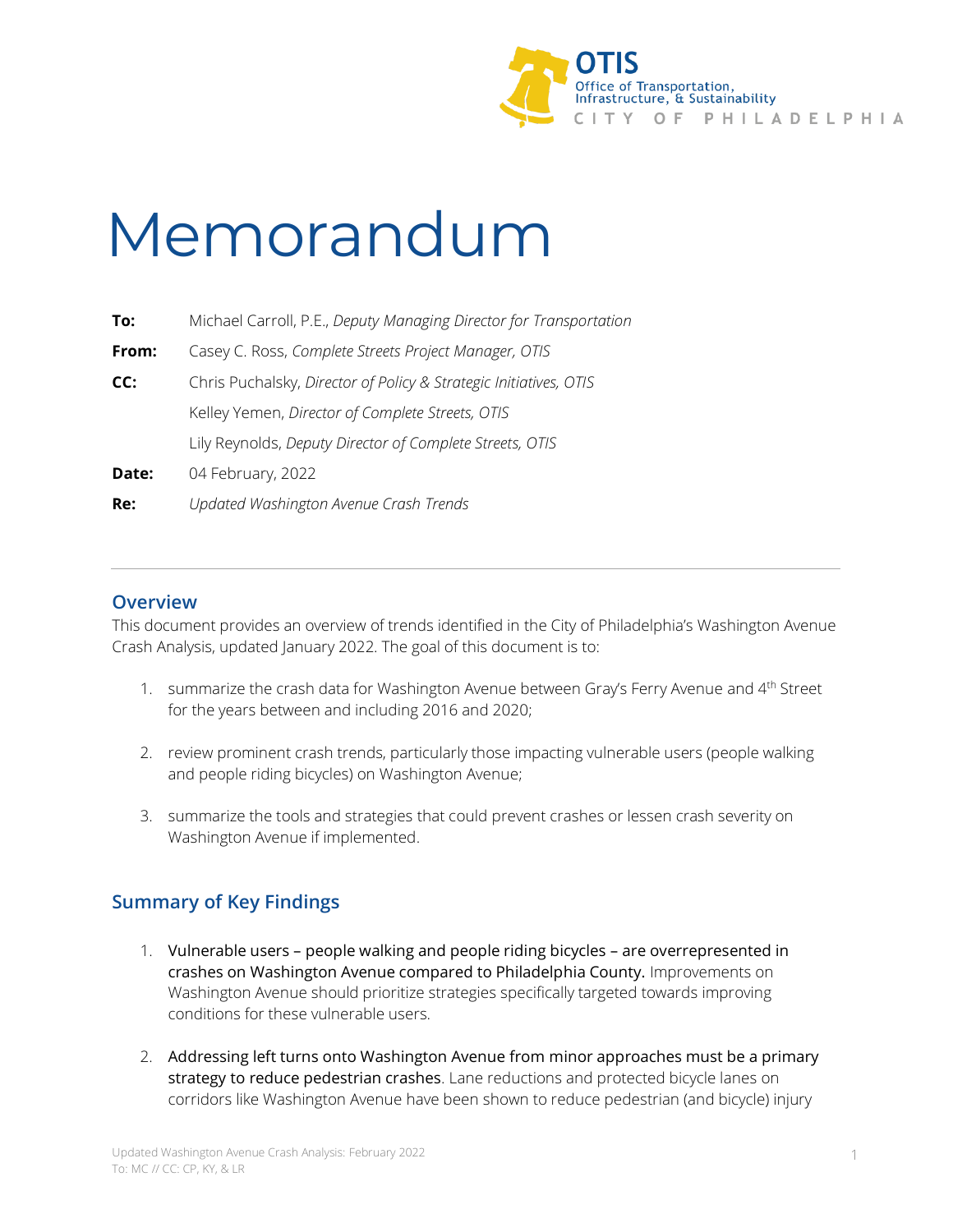

and KSI related to these kinds of left turn crashes.<sup>1, 2</sup>

- 3. Red light running caused 25% of all crashes at intersections and 36% of all angle crashes at intersections. Automated red light cameras along Washington Avenue could help enforce adherence to traffic signals.
- 4. Slowing motor vehicle turns and separating bicycles from motor vehicles could prevent reported bicycle crashes on Washington Avenue between Grays Ferry Avenue and 4<sup>th</sup> Street<sup>2</sup>. In addition, improved bicyclist adherence to traffic controls and regulations might have prevented 33% of reported bicycle crashes. Existing conditions often function as a 'shared lane,' a high-stress environment in which people driving and people riding bicycles negotiate and compete for shared space. Installation of high-quality bicycle facilities has been shown to increase bicycle compliance to traffic controls and reduce sidewalk riding.<sup>3</sup> Installation of protected bicycle lanes is also projected to increase bicycle volume on Washington Avenue, which has been shown to increase bicyclist adherence to traffic controls and regulations.<sup>4</sup>
- 5. Midblock crashes are a problem on Washington Avenue. Specifically, illegal U-turns account for 38% of reported midblock crashes on Washington Avenue.

# **Data**

The Office of Complete Streets (OCS) performed initial crash analysis for Washington Avenue in 2019 using PennDOT crash data for the years 2012 to 2018. This date range was chosen because it roughly corresponded to the amount of time between previous Washington Avenue redesign public discussions and the beginning of analysis.

# The updated analysis presented in this document uses CRASH, FLAG, VEHICLE, and PERSON data for crashes on Washington Avenue between Grays Ferry Avenue and 4th Street for the years 2016 through 2020.

Crash data for the City of Philadelphia was downloaded from the PennDOT Crash Information Tool (PCIT). Data for all years between and including 2012 to 2018 was downloaded for the previous analysis. Data for 2019 and 2020 was appended to the 2012 to 2018 data in R Studio using R version 4.1.2 (2021- 11-01) using the *dplyr* and *janitor* packages. The resulting data consisted of 308 crashes on Washington Avenue within the project extents for all years between and including 2012 and 2020.

<sup>1</sup> New York City Department of Transportation, *Don't Cut Corners: LEFT TURN Pedestrian & Bicyclist Crash Study*, August 2016.

https://www1.nyc.gov/html/dot/downloads/pdf/left-turn-pedestrian-and-bicycle-crash-study.pdf

<sup>2</sup>U.S. Department of Transportation Federal Highways Administration. Road Diet Informational Guide, November 2014.

https://safety.fhwa.dot.gov/road\_diets/guidance/info\_guide/rdig.pdf <sup>3</sup> Furth, Dulaski, Bergenthal, and Brown. "More Than Sharrows: Lane-Within-A-Lane Bicycle Priority Treatments in Three U.S. Cities." Presented at

the 2011 Annual Meeting of the Transportation Research Board, January 2011.

http://www1.coe.neu.edu/~pfurth/Furth%20papers/2011%20Bicycle%20Priority%20Lanes%20(Furth,%20others)%20TRB%20annual%20mtg.pdf <sup>4</sup> Tuckel, P., Milczarski, M., "Bike Lanes + Bike Share Program = Bike Safety: An Observational Study of Biking Behavior in Lower and Central Manhattan." Hunter College, the City University of New York, January 2014.

http://silo-public.hunter.cuny.edu/62eaab1fad6c75d37293d2f2f6504a15adacd5c6/Cycling\_Study\_January\_2014.pdf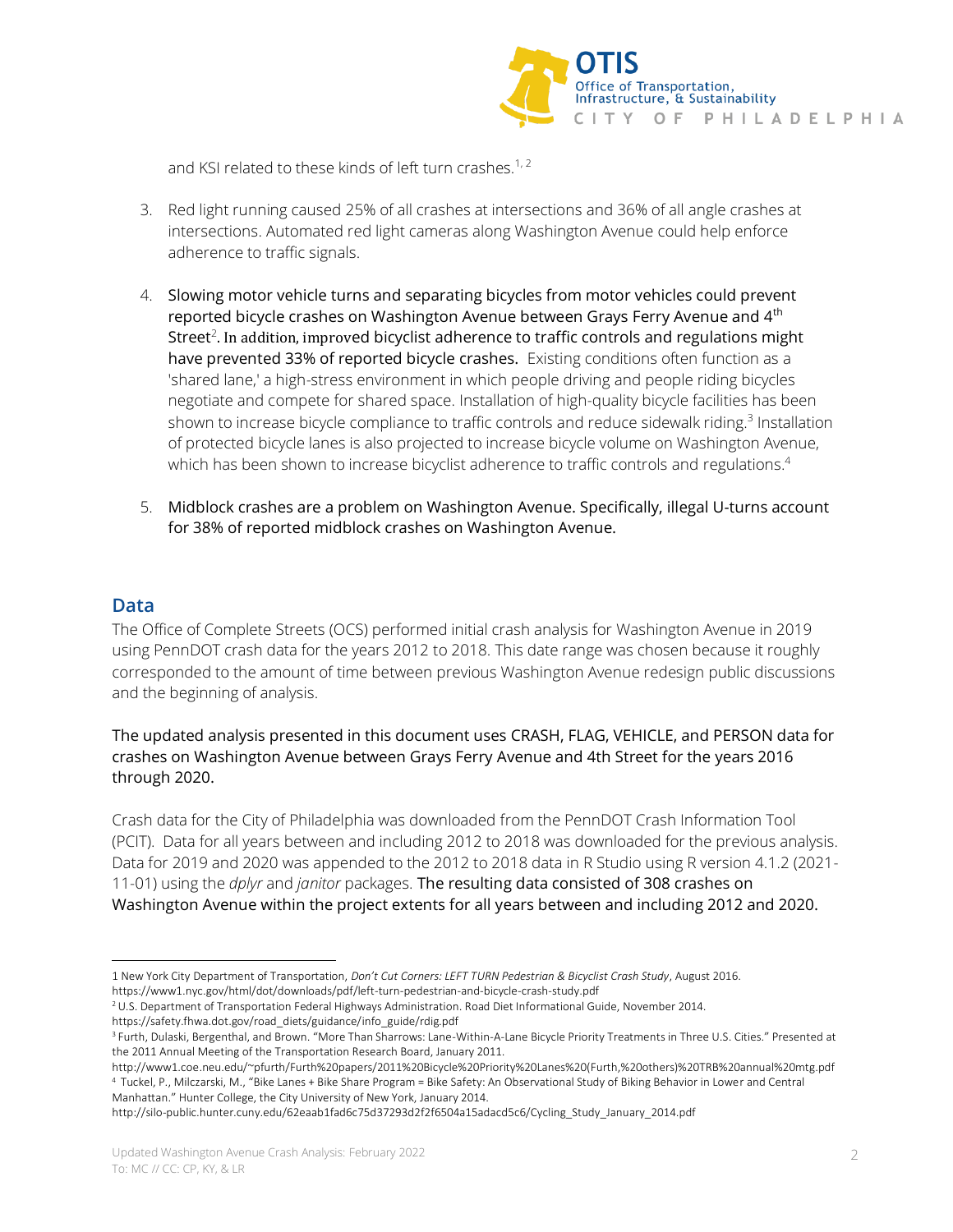

# Data for 2016, 2017, 2018, 2019, and 2020 were isolated from the full data and used for the analysis presented in this document.

Iterative checks over the course of the analysis resulted in the removal of several crashes that were included in the original data. In all cases, these crashes were captured by the GIS buffer initially used to isolate crashes on Washington Avenue but, upon close analysis, were determined to have occurred on side streets.

The final 2016 to 2020 Washington Avenue crash data analyzed in this document consists of 169 individual crash occurrences.



# **1. Crash Analysis Summary**

## **Washington Avenue compared to Philadelphia County**

Figure 1, above, compares all crashes on Washington Avenue between Grays Ferry Avenue and 4<sup>th</sup> Street to all crashes in Philadelphia County for the years 2016 through 2020. Figure 1 clearly shows that vulnerable roadway users (people walking and people riding bikes) are overrepresented in crashes on Washington Avenue compared to the city overall.

Washington Avenue experiences 13% more pedestrian crashes and 13% more bicycle crashes than Philadelphia as a whole. This discrepancy indicates a problem specific to Washington Avenue and highlights the need to examine these types of crashes carefully. That careful examination is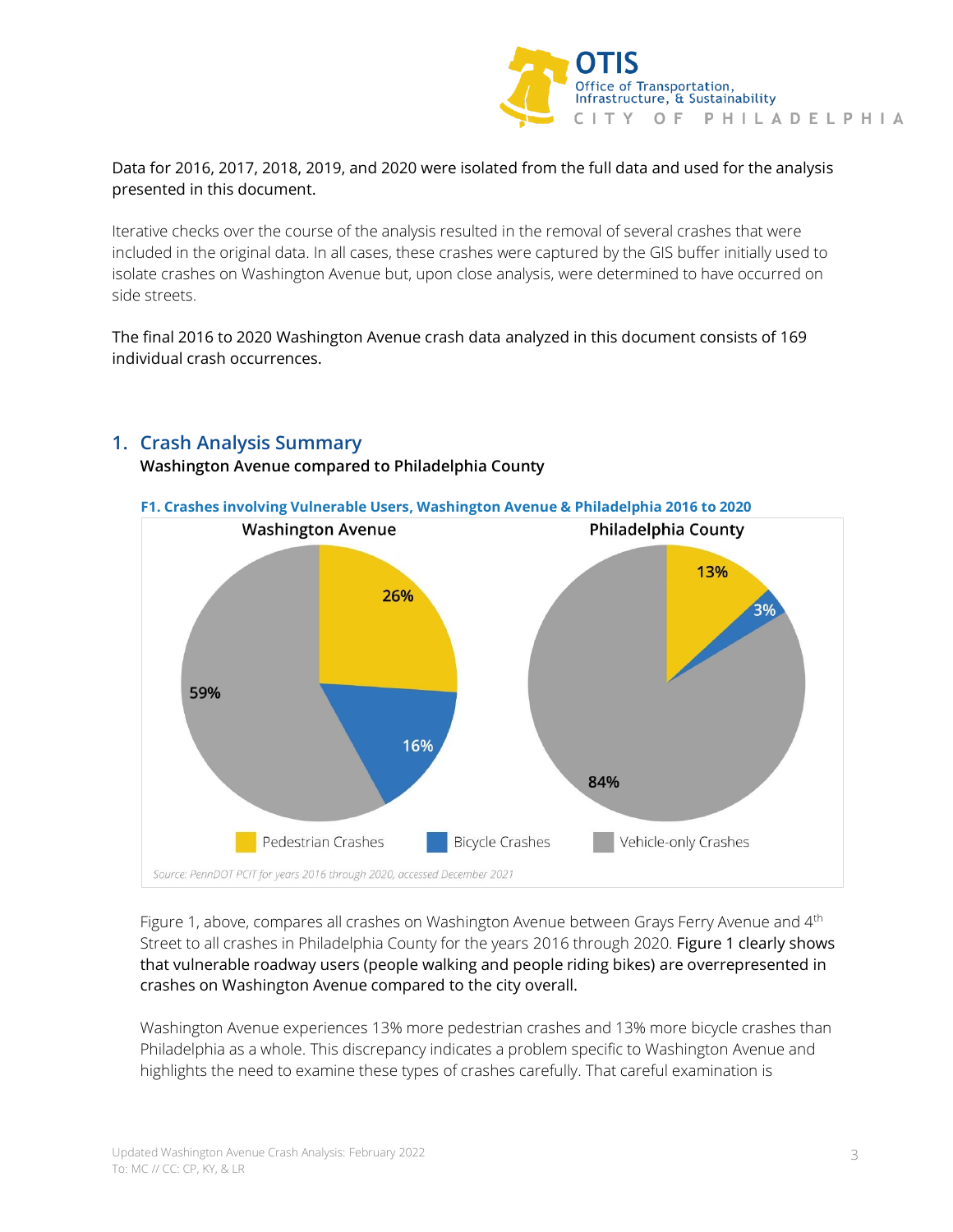

summarized in Section 2: [Trends Identified in Analysis.](#page-4-0) First, however, this document presents a high-level overview of Washington Avenue crashes to place closer analysis in context.

## **Crashes by Year**

Table 1 breaks all Washington Avenue (Grays Ferry Avenue to 4<sup>th</sup> Street) crash data down by year. There has been a general decrease in total number of crashes per year from 2016 to 2020. The average (mean) number of crashes across all five (5) years is 33.8, and the median is 32. The relative standard deviation is 27%, which is well within an acceptable standard of variability. In short, although there was a drop in the number of crashes in 2019, no single year appears to be an outlier compared to any other year.

## **T1. Washington Avenue Crashes by Year**

| <b>Total Crashes</b> | 169 | 100% |
|----------------------|-----|------|
| 2016                 | 47  | 28%  |
| 2017                 | 37  | 22%  |
| 2018                 | 32  | 19%  |
| 2019                 | フフ  | 13%  |
| 2020                 | 31  | 18%  |

# **Type of Crash by Year**

Breaking crashes on Washington Avenue down by type – Pedestrian, Bicycle, and Vehicle-only – reveals three (3) general trends:

- The number of pedestrian crashes *increased* by 71% from 2016 to 2020.
- The number of bicycle crashes *decreased* by 80% from 2016 to 2020.
- The number of vehicle-only crashes *decreased* by 43% from 2016 to 2020.

Tables for this data are included in the **Appendices** at the end of this document.

Except for the rise in pedestrian crashes, these general trends are positive. Yet, as demonstrated by Figure 1, vulnerable users are still overrepresented in crashes on Washington Avenue compared to the City of Philadelphia. We must therefore perform more granular analysis rather than take these general trends at face value.

## **Injury Severity by Type of Crash**

Breaking crashes on Washington Avenue down by type – pedestrian, bicycle, and vehicle-only – and injury severity reveals the following:

- 77% of reported pedestrian crashes on Washington Avenue between 2016 and 2020 resulted in a fatality, suspected serious injury, suspected minor injury, or possible injury.
	- o 12% of pedestrian crashes are classified as KSI.
	- o Two (2) pedestrian crashes resulted in at least one (1) fatality.
- 70% of reported bicycle crashes on Washington Avenue between 2016 and 2020 resulted in a fatality, suspected serious injury, suspected minor injury, or possible injury.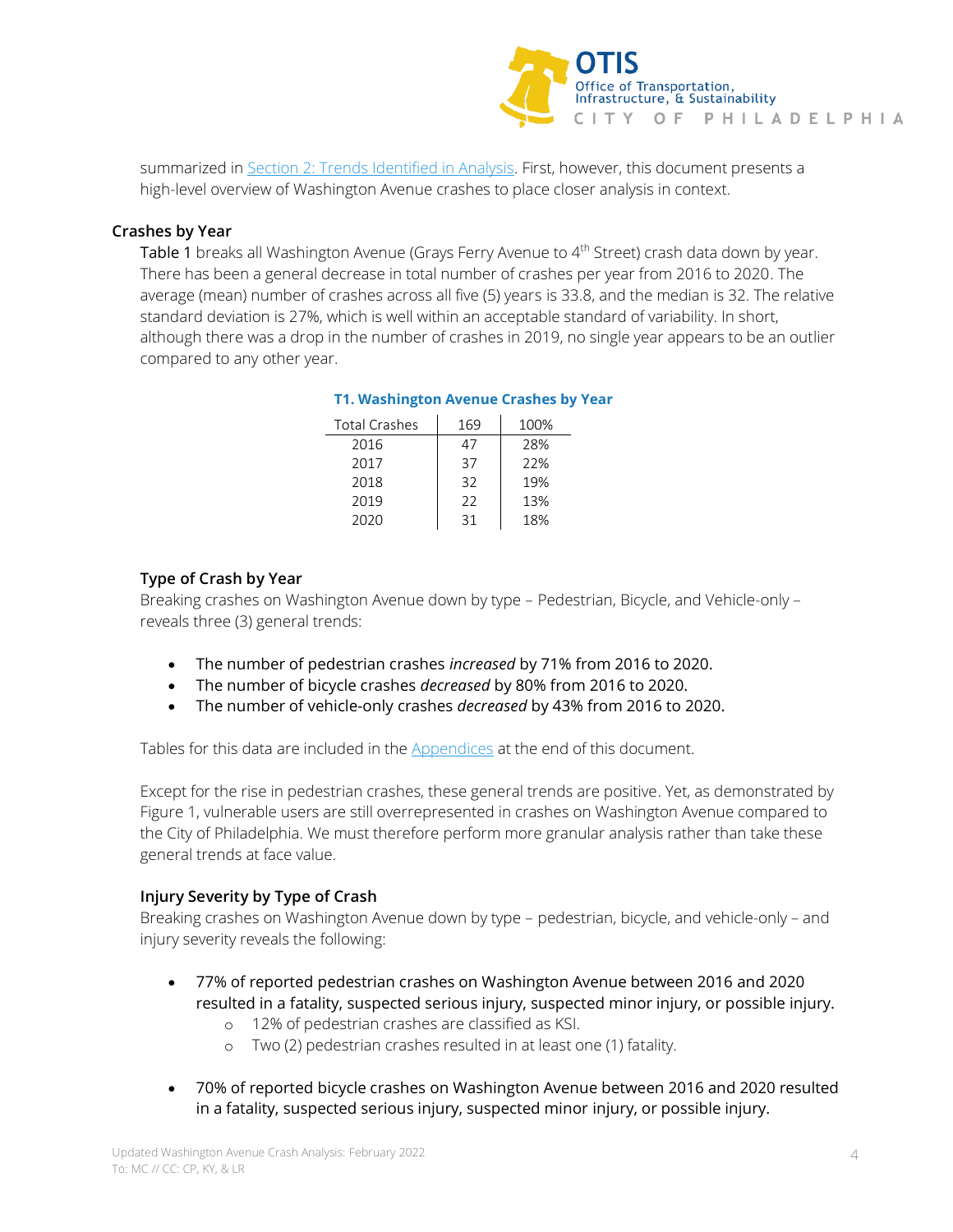

- o 3% of bicycle crashes are classified as KSI.
- o Zero (0) bicycle crashes resulted in at least one (1) fatality.
- 54% of vehicle-only crashes on Washington Avenue between 2016 and 2020 resulted in a fatality, suspected serious injury, suspected minor injury, or possible injury.
	- o 2% of vehicle-only crashes are classified as KSI.
	- o One (1) vehicle-only crash resulted in at least one (1) fatality.

Tables for this data are included in th[e Appendices](#page-9-0) at the end of this document.

Taken together, these numbers demonstrate that crashes of all types involving all road users on Washington Avenue are more likely to result in an injury than not result in an injury. This is especially the case with crashes involving vulnerable users but is also apparent with vehicle-only crashes.

# <span id="page-4-0"></span>**2. Trends Identified in Analysis**

Detailed analysis of pedestrian, bicycle, and vehicle-only crashes involved reviewing individual crash resumes for each crash (provided by PennDOT District 6-0) in combination with CRASH, FLAG, PERSON, and VEHICLE data retrieved from PCIT. Crashes were also mapped in ArcGIS ArcMap 10.8.1 for spatial analysis as needed.

This section describes the prominent crash trends on Washington Avenue between 2016 and 2020. This descriptive analysis is broken down by pedestrian crashes, bicycle crashes, and vehicle-only crashes. Each of these three crash categories includes an overview of the primary trends identified in this analysis.

## **Pedestrian Crashes**

This analysis identified the following trends for reported pedestrian crashes on Washington Avenue between 2016 and 2020:

- 77% of pedestrian crashes occurred at intersections.
	- o 82% of pedestrians struck by vehicles at intersections were in a marked crosswalk at the time of the crash.
- 57% of pedestrian crashes at intersections involved turning vehicles.
	- o 34% occurred when a vehicle made a left turn *from* a cross street *to* Washington Avenue and struck a person walking.
	- o 25% occurred when a vehicle traveling straight along Washington Avenue struck a person walking.
	- o 16% occurred when a vehicle traveling along Washington Avenue turned *from* Washington Avenue *to* a cross street and struck a person walking.
- 23% of pedestrian crashes occurred at mid-block locations.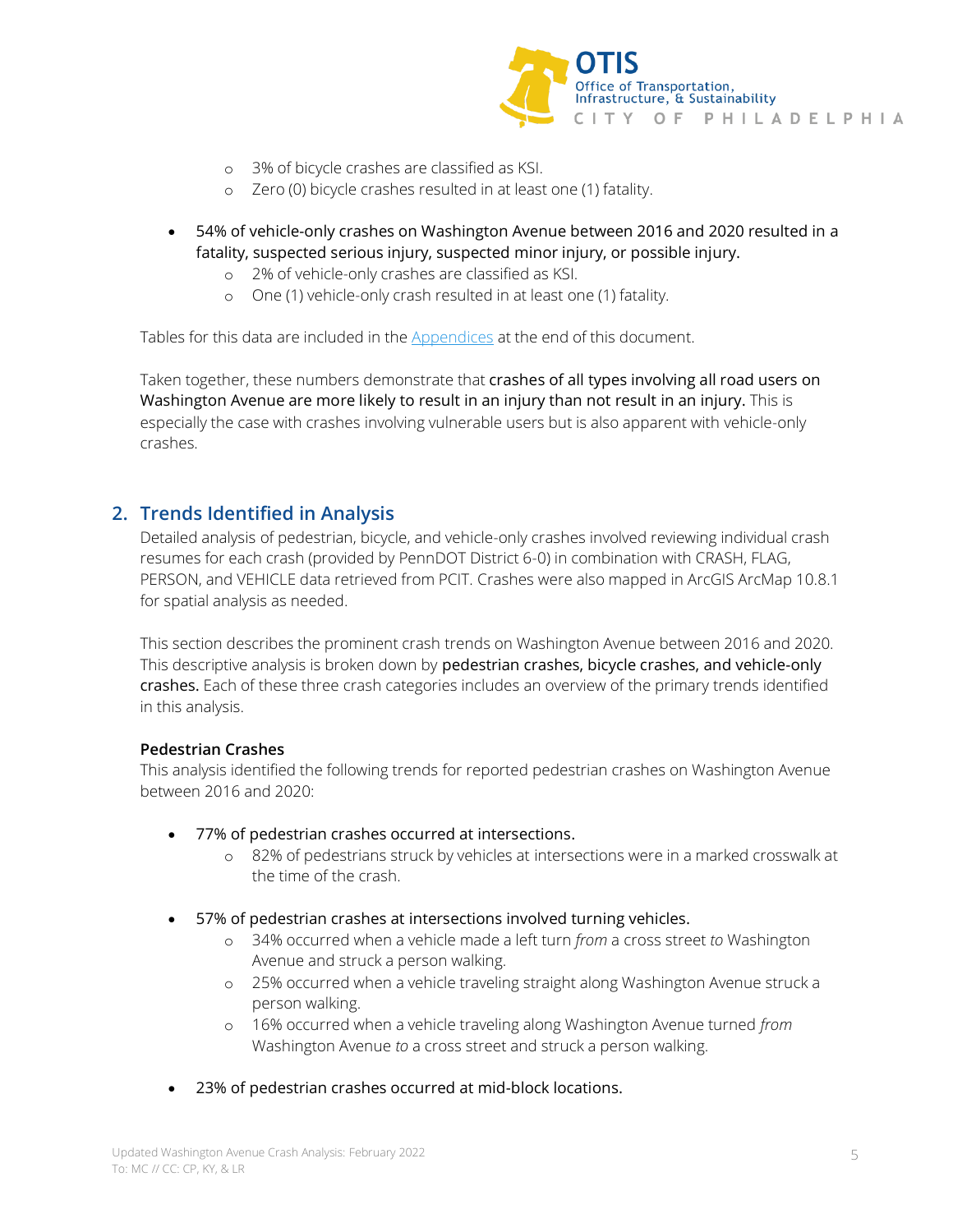

- o 18% of pedestrians struck by vehicles mid-block were located somewhere in the roadway at the time of the crash.
- 57% of pedestrian crashes were attributed to driver actions:
	- o 30% were attributed to a driver making an improper/careless turn.
	- o 11% were attributed to a distracted driver.
	- o 32% have unknown contributing driver actions (which is a separate category from no contributing driver actions).

#### **Bicycle Crashes**

This analysis identified the following trends for reported bicycle crashes on Washington Avenue between 2016 and 2020:

- 29% of bicycle crashes were attributed to driver actions:
	- o 15% were attributed to a driver performing a careless turn.
	- o 7% were attributed to aggressive driving (either red-light-running or tailgating).
	- o 3% were attributed to careless parking/un-parking.
	- o 3% were attributed to some other improper driver action.
- 37% of bicycle crashes were attributed to bicyclist actions:
	- o 18% were attributed to a person on a bicycle running a red light.
	- o 11% were attributed to some other improper action by the person on the bicycle.
	- o 3% were attributed to careless passing by a person on a bicycle.
	- o 3% were attributed to a person on a bicycle riding on the wrong side of the road.
- 11% of bicycle crashes were attributed to roadway conditions
	- o 7% were attributed to sudden weather and/or a wet roadway surface.
	- o 3% were attributed to the bicycle and/or motor vehicle changing lanes to avoid an object in the roadway.

#### **Vehicle-only Crashes**

This analysis identified the following trends for reported vehicle-only crashes on Washington Avenue between 2016 and 2020:

• 68% of vehicle-only crashes occurred at intersections. Table 2, below, breaks these crashes down by collision type:

| Collision Type                 | % Total |
|--------------------------------|---------|
| Angle crash                    | 66%     |
| Rear-end crash                 | 21%     |
| Sideswipe (same direction)     | 6%      |
| Head-on crash                  | 4.5%    |
| Sideswipe (opposite direction) | 1 5%    |

#### **T2. Intersection Crashes by Collision Type**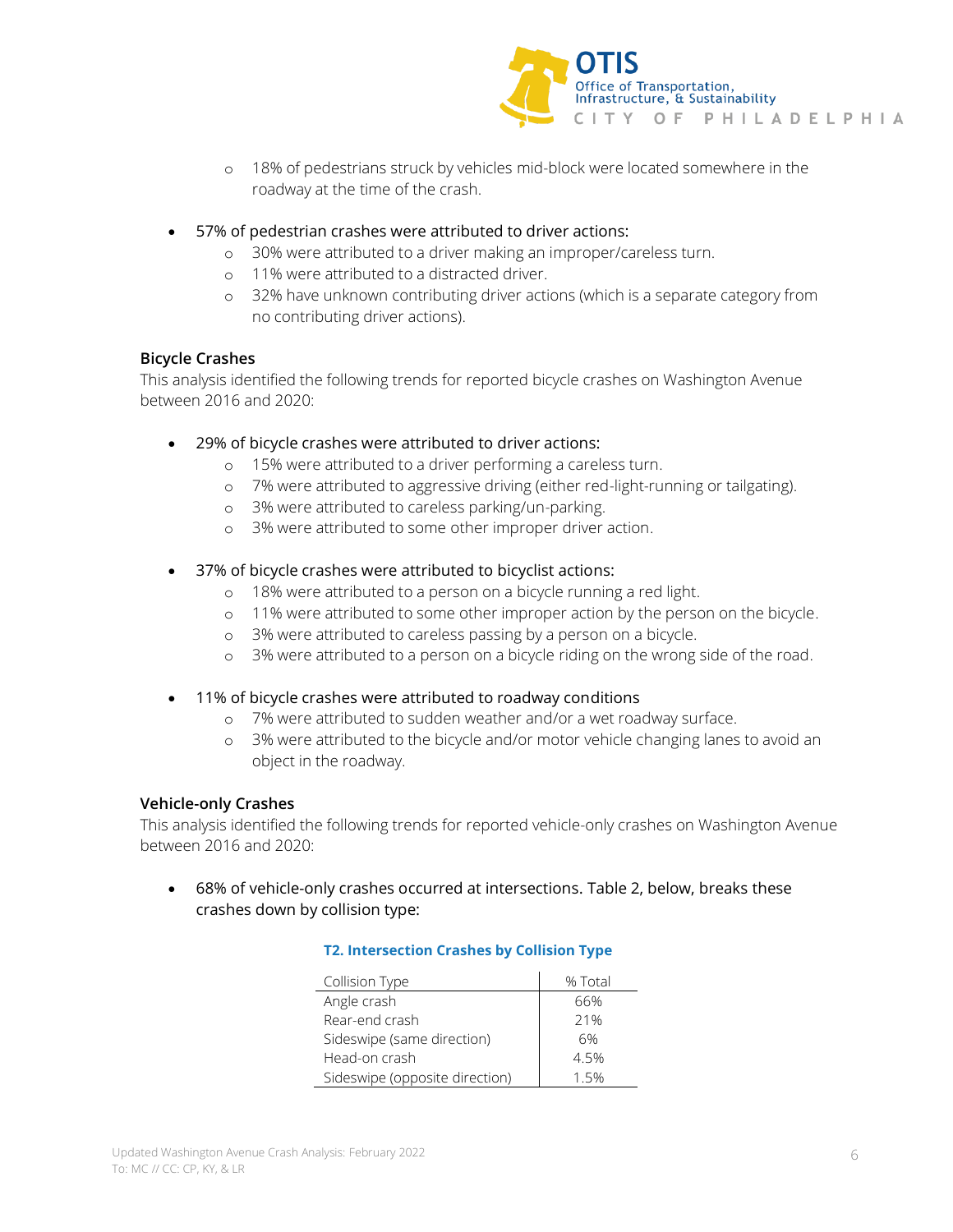

- o Most intersection crashes (66%) were angle crashes. *(Note: two [2] angle crashes involved vehicles fleeing police. These crashes are excluded from the following analysis due to their unusual and irregular nature.)*
	- 64% of angle crashes at intersections involved vehicles traveling straight rather than turning.
	- **•** The most common contributing factor to these crashes was red light running.
	- 87.5% of crashes attributed to red light running were caused by vehicles traveling on Washington Avenue. This indicates that red light running is a more serious issue on Washington Avenue than it is on streets that cross Washington Avenue.
- $\circ$  The second most-common type of angle crash at intersections involved vehicles turning left from Washington Avenue to a cross street. These crashes account for 18% of all angle crashes at intersections. Most are attributed to improper/careless turning.
- o Additional contributing factors to angle crashes at intersections include:
	- careless passing or lane changing,
	- sudden slowing or stopping,
	- driving the wrong way,
	- turning from the wrong lane,
	- **■** distracted driving,
	- inexperienced drivers,
	- failure to respond to traffic control devices (a separate category from red light running), and
	- making an illegal U-Turn.
- 32% of vehicle-only crashes occurred midblock. The table below breaks these crashes out by collision type:

## **T3. Mid-block Crashes by Collision Type**

| Collision Type                 | % Total |
|--------------------------------|---------|
| Angle crash                    | 42%     |
| Rear-end crash                 | 32%     |
| Sideswipe (same direction)     | 19%     |
| Sideswipe (opposite direction) |         |

Because mid-block angle crashes are generally atypical, additional analysis was performed on only these crashes. Mid-block angle crashes on Washington Avenue generally fell into one (1) of two (2) categories:

- 1. vehicles making illegal U-turns (38% of mid-block angle crashes)
- 2. vehicles turning left or right out of driveways (38% of mid-block angle crashes)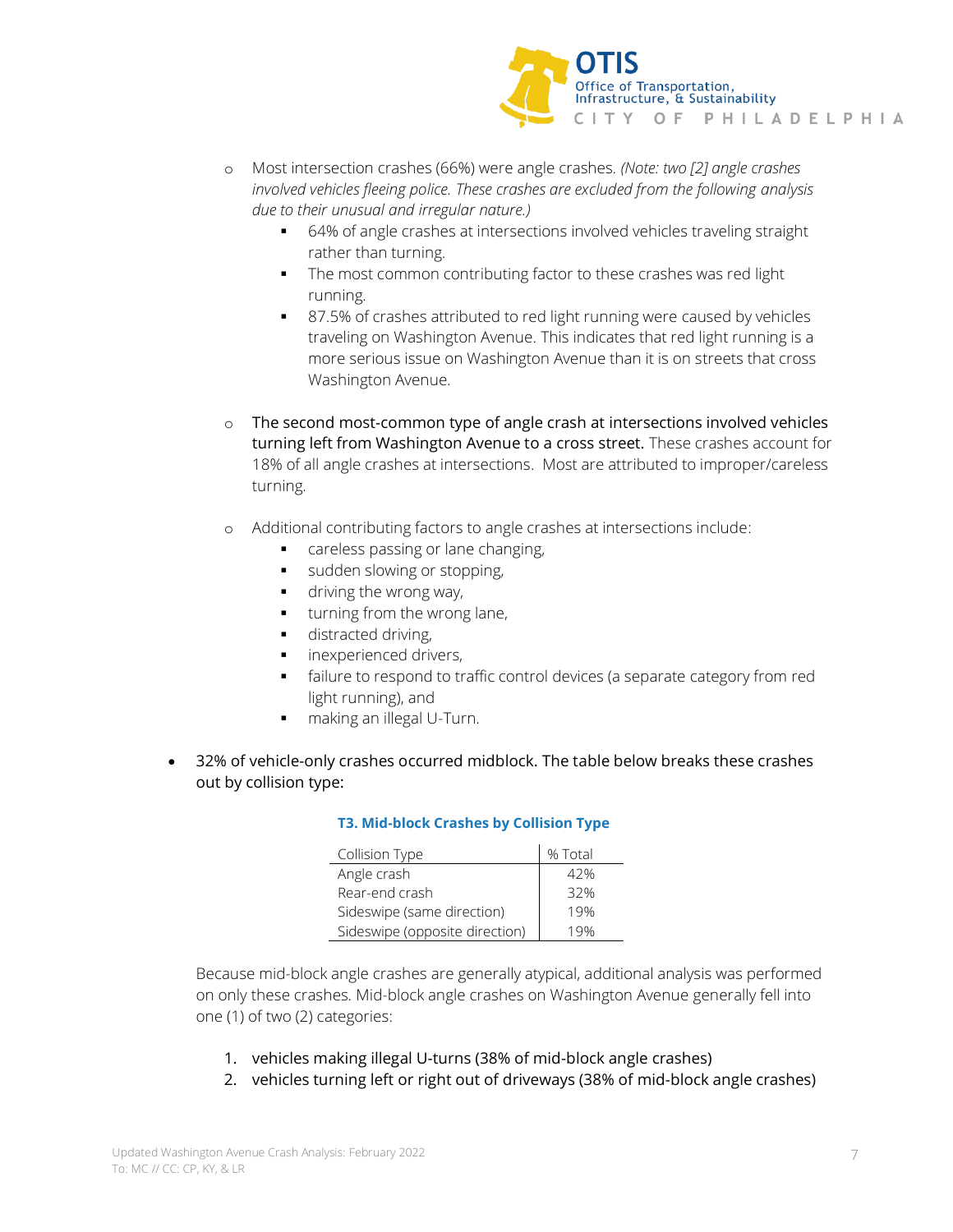

Additional detail regarding these mid-block crashes is included in  $Section 3$  as part of the discussion around potential crash remediation and safety improvement tools for Washington Avenue.

The remaining 23% of mid-block angle crashes is split evenly between crashes involving a vehicle leaving a parked position without clearance, crashes involving a vehicle using the center turn lane to execute a careless pass, and crashes involving a vehicle making an improper/careless left turn from Washington Avenue to a driveway.

# **Conclusion**

This document summarized additional crash analysis completed by the Office of Complete Streets for Washington Avenue for years 2016 through 2020. The updated analysis presented in this document identified that people walking and people riding bicycles are overrepresented in crashes on Washington Avenue compared to Philadelphia County.

Based on this crash data analysis and a review of literature cited, several countermeasures discussed could reduce the risk factors for crashes on Washington Avenue. These include vehicle lane reductions; protected bicycle lanes; automated red light cameras; addressing turning movements onto Washington Avenue from minor approaches; and slowing motor vehicle turns.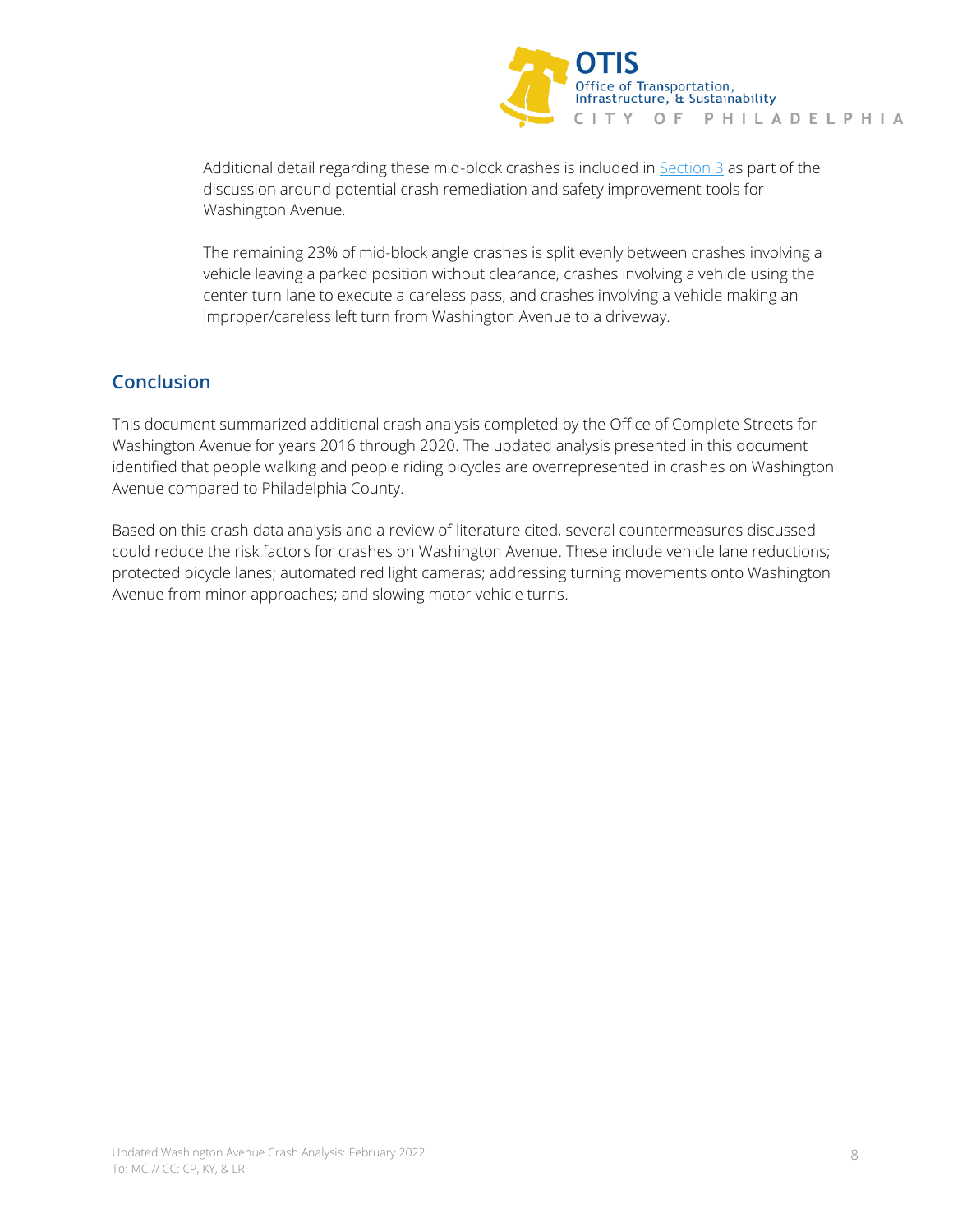

# **References**

- Azimi, M., Rahman, M., and Qi, Y. "IMPACTS OF BICYCLING CORRIDOR IMPROVEMENTS ON USERS' BEHAVIORS IN LARGE CITIES." Center for Advanced Multimodal Mobility Solutions and Education (CAMMSE) at the University of North Carolina, Charlotte, September 2020. Accessed January 2022. [https://rosap.ntl.bts.gov/view/dot/57031/dot\\_57031\\_DS1.pdf](https://rosap.ntl.bts.gov/view/dot/57031/dot_57031_DS1.pdf)
- Budds, Diana. "NYC Designs the future of safer intersections for cyclists" in *Curbed New York,* October 2018. Accessed January 2022. [https://ny.curbed.com/2018/10/1/17911574/bike-new-york-intersection](https://ny.curbed.com/2018/10/1/17911574/bike-new-york-intersection-design-dot-safe-streets)[design-dot-safe-streets](https://ny.curbed.com/2018/10/1/17911574/bike-new-york-intersection-design-dot-safe-streets)
- Furth, Dulaski, Bergenthal, and Brown. "More Than Sharrows: Lane-Within-A-Lane Bicycle Priority Treatments in Three U.S. Cities." Presented at the 2011 Annual Meeting of the Transportation Research Board, January 2011. Accessed January 2022. [http://www1.coe.neu.edu/~pfurth/Furth](http://www1.coe.neu.edu/~pfurth/Furth%20papers/2011%20Bicycle%20Priority%20Lanes%20(Furth,%20others)%20TRB%20annual%20mtg.pdf) [%20papers/2011%20Bicycle%20Priority%20Lanes%20\(Furth,%20others\)%20TRB%20annual%20mtg.pdf](http://www1.coe.neu.edu/~pfurth/Furth%20papers/2011%20Bicycle%20Priority%20Lanes%20(Furth,%20others)%20TRB%20annual%20mtg.pdf)
- New York City Department of Transportation, *Don't Cut Corners: LEFT TURN Pedestrian & Bicyclist Crash Study*, August 2016. Accessed January 2022. [https://www1.nyc.gov/html/dot/downloads/pdf/left](https://www1.nyc.gov/html/dot/downloads/pdf/left-turn-pedestrian-and-bicycle-crash-study.pdf)[turn-pedestrian-and-bicycle-crash-study.pdf](https://www1.nyc.gov/html/dot/downloads/pdf/left-turn-pedestrian-and-bicycle-crash-study.pdf)
- Tuckel, P., Milczarski, M., "Bike Lanes + Bike Share Program = Bike Safety: An Observational Study of Biking Behavior in Lower and Central Manhattan." Hunter College, the City University of New York, January 2014. Accessed January 2022. [http://silo-public.hunter.cuny.edu/62eaab1fad6c75](http://silo-public.hunter.cuny.edu/62eaab1fad6c75d37293d2f2f6504a15adacd5c6/Cycling_Study_January_2014.pdf) [d37293d2f2f6504a15adacd5c6/Cycling\\_Study\\_January\\_2014.pdf](http://silo-public.hunter.cuny.edu/62eaab1fad6c75d37293d2f2f6504a15adacd5c6/Cycling_Study_January_2014.pdf)
- U.S. Department of Transportation Federal Highways Administration. *FHWA-SA-21-046: Road Diets (Roadway Reconfiguration),* November 2021. Accessed January 2022. [https://safety.fhwa.dot.gov/](https://safety.fhwa.dot.gov/provencountermeasures/road_diets.cfm) [provencountermeasures/road\\_diets.cfm](https://safety.fhwa.dot.gov/provencountermeasures/road_diets.cfm)
- U.S. Department of Transportation Federal Highways Administration. Road Diet Informational Guide, November 2014. Accessed January 2022. [https://safety.fhwa.dot.gov/road\\_diets/guidance/](https://safety.fhwa.dot.gov/road_diets/guidance/info_guide/rdig.pdf) [info\\_guide/rdig.pdf](https://safety.fhwa.dot.gov/road_diets/guidance/info_guide/rdig.pdf)
- U.S. Department of Transportation National Highway Traffic Safety Administration, *Crash Factors in Intersection-Related Crashes: An On-Scene Perspective,* September 2010. Accessed January 2022. <https://crashstats.nhtsa.dot.gov/Api/Public/ViewPublication/811366>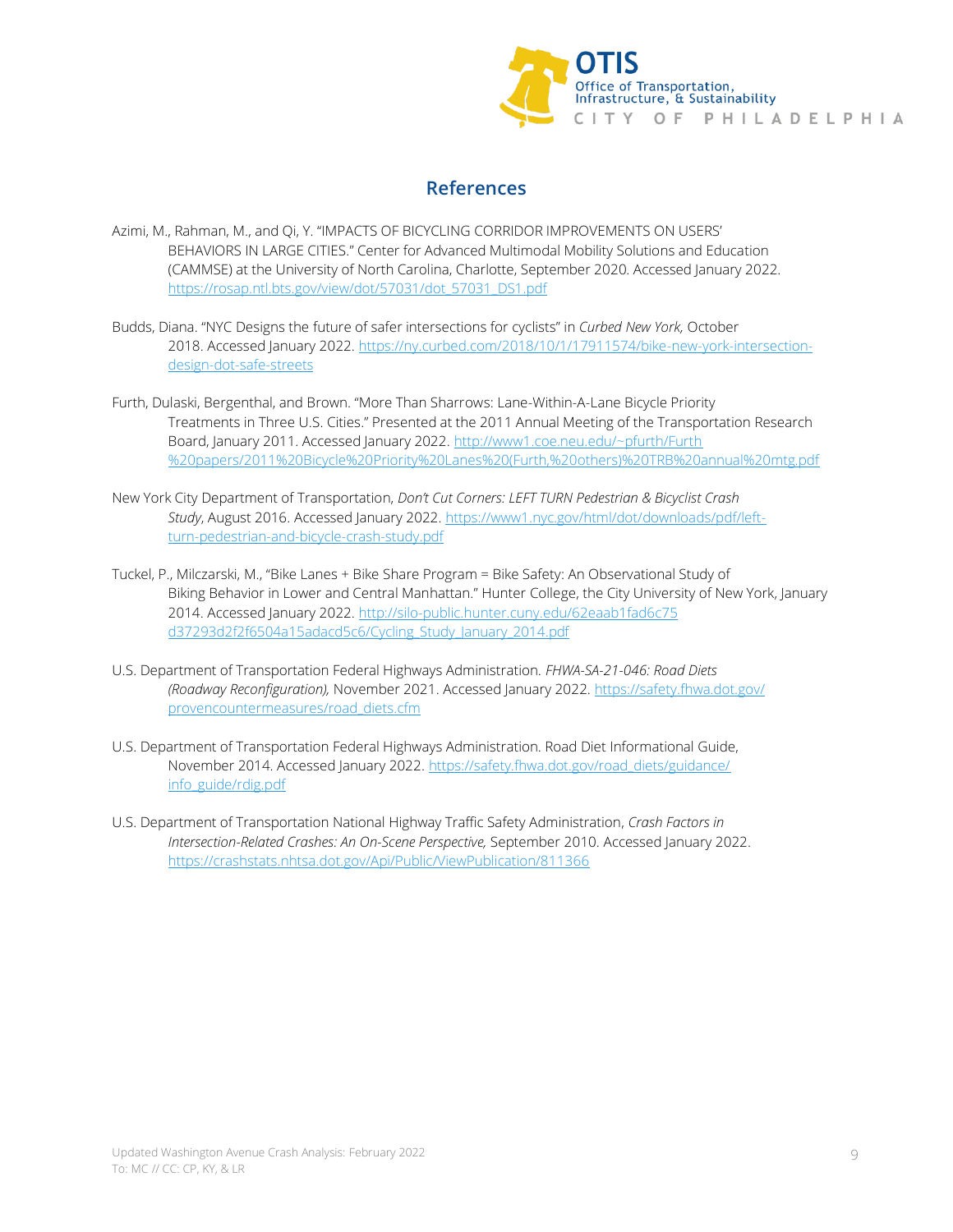

# <span id="page-9-0"></span>**Appendices**

 $\overline{a}$ 

## **A1. Type of Crash by Year**

#### A1.1 Pedestrian Crashes by Year

| All Years | 44 | 26% of all crashes        |
|-----------|----|---------------------------|
| 2016      | 07 | 16% of pedestrian crashes |
| 2017      | 08 | 18% of pedestrian crashes |
| 2018      | 10 | 23% of pedestrian crashes |
| 2019      | 07 | 16% of pedestrian crashes |
| 2020      | 12 | 27% of pedestrian crashes |

#### A1.2 Bicycle Crashes by Year

| All Years | 27 | 16% of all crashes     |
|-----------|----|------------------------|
| 2016      | 10 | 37% of bicycle crashes |
| 2017      | 10 | 37% of bicycle crashes |
| 2018      | OЗ | 11% of bicycle crashes |
| 2019      | 02 | 07% of bicycle crashes |
| 2020      | 02 | 07% of bicycle crashes |

#### A1.3 Vehicle-only Crashes by Year

| 98 | 58% of all crashes          |
|----|-----------------------------|
| 30 | 31% of vehicle-only crashes |
| 19 | 19% of vehicle-only crashes |
| 19 | 19% of vehicle-only crashes |
| 13 | 13% of vehicle-only crashes |
| 17 | 17% of vehicle-only crashes |
|    |                             |

# **A2. Injury Severity by Type of Crash**

#### A2.1 Injury Severity for Pedestrian Crashes

| Pedestrian Crashes                           | 44 | 26% of all crashes                                                           |
|----------------------------------------------|----|------------------------------------------------------------------------------|
| Crashes with at least one injury or fatality | 44 | 100% of pedestrian crashes resulted in an injury or fatality                 |
| Crashes with zero injuries or fatalities     |    | 00% of pedestrian crashes did not result in an injury or fatality            |
| Fatal crashes                                |    | 05% of pedestrian crashes resulted in a fatality                             |
| Suspected Serious Injury crashes             |    | 07% of pedestrian crashes resulted in a suspected serious injury             |
| Suspected Minor Injury crashes               | 17 | 39% of pedestrian crashes resulted in a suspected minor injury               |
| Possible Injury crashes                      | 12 | 27% of pedestrian crashes resulted in a possible injury                      |
| Unknown Injury Severity crashes              | 12 | 27% of pedestrian crashes resulted in an injury of unknown severity          |
| Unknown if injured crashes                   |    | 7% of pedestrian crashes involved in a person whose injury status is unknown |

#### A2.2 Injury Severity for Bicycle Crashes

| <b>Bicycle Crashes</b>                       | 27 | 16% of all crashes                                               |
|----------------------------------------------|----|------------------------------------------------------------------|
| Crashes with at least one injury or fatality | 27 | 100% of bicycle crashes resulted in an injury or fatality        |
| Crashes with zero injuries or fatalities     |    | 00% of bicycle crashes did not result in an injury or fatality   |
| Fatal crashes                                |    | 00% of bicycle crashes resulted in a fatality                    |
| Suspected Serious Injury crashes             |    | 04% of bicycle crashes resulted in a suspected serious injury    |
| Suspected Minor Injury crashes               | 6  | 22% of bicycle crashes resulted in a suspected minor injury      |
| Possible Injury crashes                      | 12 | 44% of bicycle crashes resulted in a possible injury             |
| Unknown Injury Severity crashes              | 8  | 30% of bicycle crashes resulted in an injury of unknown severity |